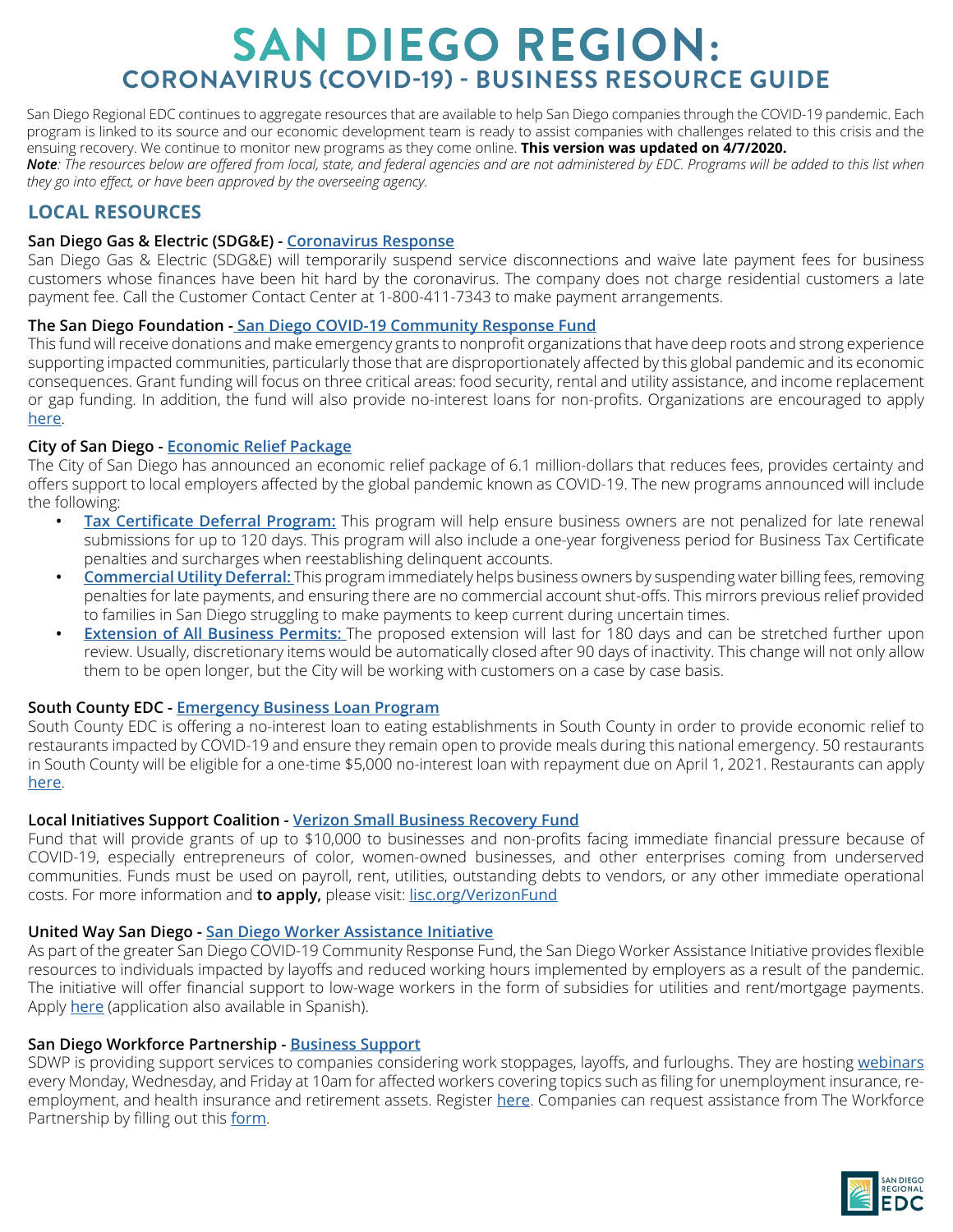## **LOCAL RESOURCES CONTINUED**

### **Sempra Energy - [Nonprofit Hardship Fund](https://www.sempraenergyfoundation.org/pages/areas-of-giving/health-and-safety.shtml)**

Program that is providing grants ranging from \$500 to \$50,000 to small and medium-sized non-profit organizations serving people and families significantly affected by COVID-19. Organizations must have a charitable status under status 501(c)(3), be providing critical services to individuals and families affected by the pandemic such as health, education, welfare or social services. For more information, please reference the **[FAQ](https://www.sempraenergyfoundation.org/pages/FAQ.shtml)** sheet. Apply [here](https://www.grantrequest.com/CreateAccount.aspx?ReturnUrl=%2fapplication.aspx%3fSA%3dSNA%26FID%3d35163%26sid%3d251&SA=SNA&FID=35163&sid=251).

### **San Diego Grantmakers/ International Rescue Committee - [Women's Empowerment Loan Fund \(WELF\)](https://sdgrantmakers.org/welf)**

Loan fund that provides low cost financing to women-owned businesses in San Diego. In addition to the loans which will range from \$5,000 to \$25,000, the program includes resources such as expert coaching and assistance from the International Rescue Committee. For more information and to apply, see [here](https://sdgrantmakers.org/welf).

## **CALIFORNIA STATE RESOURCES**

### **CA Infrastructure and Economic Development Bank (IBANK) - [Disaster Relief Loan Guarantee Program \(DRLGP\)](https://www.ibank.ca.gov/small-business-finance-center/)**

IBank will issue loan guarantees up to 95 percent of the loan through its partner Financial Development Corporations to help small business borrowers who were impacted by disasters or public safety power shutoffs and who need term loans or lines of credit for working capital. Small businesses, including small farms, nurseries, agriculture-related enterprises and nonprofits that have suffered an economic loss and/or physical damage may apply. This disaster program will help lenders and small businesses by providing loan guarantees of up to \$1 million for small business borrowers in declared disaster areas. Access to IBank's Disaster Relief Loan Guarantee Program and Jump Start Loan Program can be made through its partner Financial Development Corporations (FDCs). The local FDC in San Diego is [CDC Small Business Finance](https://cdcloans.com/).

### **CA Infrastructure and Economic Development Bank (IBANK) - [Jump Start Loan Program](https://www.ibank.ca.gov/small-business-finance-center/)**

IBank is offering loans from \$500 to \$10,000 to low-wealth entrepreneurs in the declared disaster and emergency areas through its Jump Start Loan Program. IBank established the Jump Start Loan Program in 2016 as a small loan and financial literacy/technical assistance program designed for low-income small businesses in low-wealth communities, including businesses owned by women, minorities, veterans, people with disabilities and those previously incarcerated. Access to IBank's Disaster Relief Loan Guarantee Program and Jump Start Loan Program can be made through its partner Financial Development Corporations (FDCs). The local FDC in San Diego is [CDC Small Business Finance](mailto:https://cdcloans.com/?subject=).

### **California Pollution Control Financing Authority (CPCFA) [- California Capital Access Program \(CalCAP\) for Small Business](https://www.treasurer.ca.gov/cpcfa/calcap/sb/index.asp)**

The California Capital Access Program for Small Business (CalCAP SB or Program) encourages banks and other financial institutions to make loans to small businesses that have difficulty obtaining financing. If you own a small business and need a loan for start-up, expansion or working capital, you may receive more favorable loan terms from a lender if your loan is enrolled in the CalCAP Loan Loss Reserve Program. This program helps communities by providing financing to businesses that create jobs and improve the economy. Loans are available up to \$5 million. CalCAP is a loan loss reserve program which may provide up to 100% coverage on losses as a result of certain loan defaults. With CalCAP portfolio support, a lender may be more comfortable underwriting small business loans. CalCAP lenders within [San Diego County](https://www.treasurer.ca.gov/cpcfa/calcap/sb/institutions.pdf) include CDC Small Business Finance in Point Loma and First Choice Bank in Chula Vista. For more information, please contact [CalCAP@](mailto:CalCAP%40treasurer.ca.gov%20%0D?subject=) [treasurer.ca.gov](mailto:CalCAP%40treasurer.ca.gov%20%0D?subject=) 

### **State of California: Employment Development Department - [Work Sharing Program](https://www.edd.ca.gov/Unemployment/Work_Sharing_Program.htm)**

Employers experiencing a slowdown in their businesses or services as a result of the coronavirus impact on the economy may apply for the UI Work Sharing Program. This program allows employers to seek an alternative to layoffs — retaining their trained employees by reducing their hours and wages that can be partially offset with UI benefits. Workers of employers who are approved to participate in the Work Sharing Program receive the percentage of their weekly UI benefit amount based on the percentage of hours and wages reduced, not to exceed 60 percent. To participate, employers must meet all of the following [requirements](https://www.edd.ca.gov/Unemployment/Work_Sharing_Program.htm). For more information, please reference the FAQ sheets for [employers](https://www.edd.ca.gov/Unemployment/FAQ_-_Work_Sharing_Information_For_Employers.htm) and [employees](https://www.edd.ca.gov/Unemployment/FAQ_-_Work_Sharing_Information_For_Employees.htm)**.** Apply [here](https://www.edd.ca.gov/pdf_pub_ctr/de8686.pdf).

### **State of California: Employment Development Department - [Tax Assistance](https://www.edd.ca.gov/about_edd/coronavirus-2019.htm)**

Employers experiencing a hardship as a result of COVID-19 may request up to a 60-day extension of time from the EDD to file their state payroll reports and/or deposit state payroll taxes without penalty or interest. A written request for extension must be received within 60 days from the original delinquent date of the payment or return.

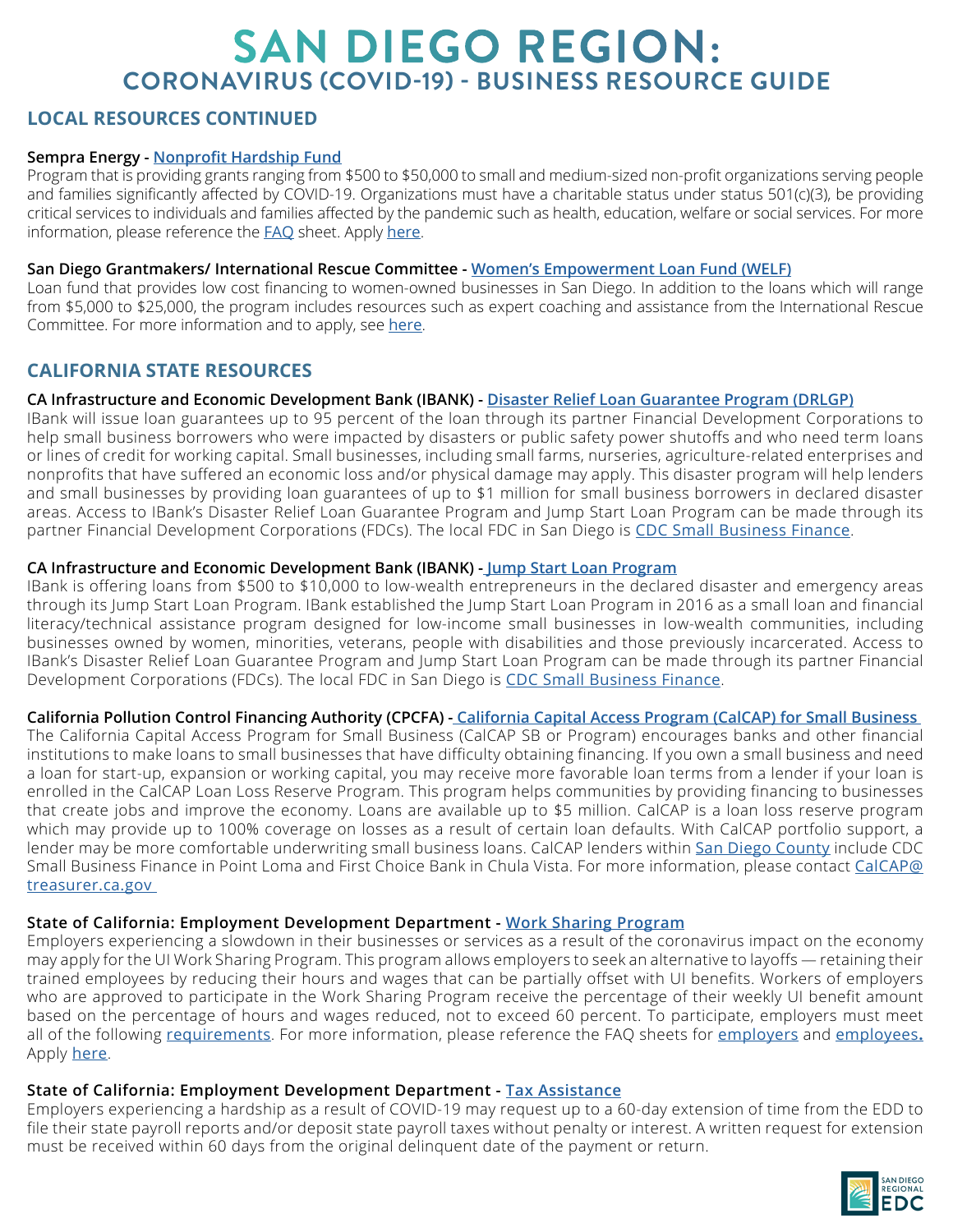## **CALIFORNIA STATE RESOURCES CONTINUED**

### **State of California: Employment Development Department - [Rapid Response Services for Businesses](https://www.edd.ca.gov/about_edd/coronavirus-2019.htm)**

Rapid Response is a proactive, business-focused program designed to assist companies facing potential layoffs or plant closures. Rapid Response teams provide early intervention assistance to help avert potential layoffs, and immediate onsite services to assist workers facing job losses. Rapid Response services are tailored to each company based on the needs of the affected employees. These services are carried out by state and local workforce development agencies in partnership with the America's Job Center of California network.

### **Franchise Tax Board (FTB) - [Tax Filing Extension](https://www.ftb.ca.gov/about-ftb/newsroom/news-releases/2020-2-more-time-to-file-pay-for-california-taxpayers-affected-by-the-covid-19-pandemic.html?WT.ac=COVID-19)**

This relief includes moving the various tax filing and payment deadlines that occur on March 15, 2020, through June 15, 2020, to June 15, 2020. This includes:

- Partnerships and LLCs who are taxed as partnerships whose tax returns are due on March 15 now have a 90-day extension to file and pay by June 15.
- Individual filers whose tax returns are due on April 15 now have a 60-day extension to file and pay by June 15.
- Quarterly estimated tax payments due on April 15 now have a 60-day extension to pay by June 15.
- The FTB's June 15 extended due date may be pushed back even further if the Internal Revenue Service grants a longer relief period.
- Taxpayers claiming the special COVID-19 relief should write the name of the state of emergency (for example, COVID-19) in black ink at the top of the tax return to alert FTB of the special extension period. If taxpayers are e-filing, they should follow the software instructions to enter disaster information.
- For more information, please reference the Franchise Tax Board **[FAQ page](mailto:https://www.ftb.ca.gov/about-ftb/newsroom/covid-19/help-with-covid-19.html?subject=)**

## **FEDERAL RESOURCES**

### **U.S. Small Business Administration - [Economic Injury Disaster Loan \(EIDL\)](https://disasterloan.sba.gov/ela/Information/EIDLLoans)**

EIDLs provide the necessary working capital to help small businesses and non-profits survive until normal operations resume after a disaster. Small businesses are eligible for loans of up to \$2 million with a maturity of up to 30 years at a 3.75% rate for companies and 2.75% for non-profits. In addition, grants of up to \$10,000 are available to eligible applicants (see below). Employers CANNOT apply for both an EIDL and PPP loan if it is for the same expense. Instead, employers can, for example, leverage an EIDL loan for fixed expenses and a PPP loan for payroll. Please refer to the U.S. Chamber of Commerce's [EIDL Guide](https://www.uschamber.com/sites/default/files/uscc_covid19_sb-economic-injury-disaster-loans.pdf) for more information. Apply [here](https://covid19relief.sba.gov/#/).

#### **U.S. Small Business Administration - [E](https://www.sba.gov/document/support--express-bridge-loan-pilot-program-guide)IDL Forgiveness/Advance**

This grant is part of the new streamlined Economic Injury Disaster Loan application and is intended for employers to maintain payroll, meet increased costs, make rent payments, and repay obligations that cannot be met due to lost revenue. If you have applied for an EIDL loan before 3/29/20, you will have to re-apply to receive the \$10,000. Applications after 3/29/20 will include the option to request the 10k advance. Employers may be eligible for the grant event if they do not qualify for an EIDL loan.

#### **U.S. Small Business Administration - [Express Bridge Loan \(EBL\)](https://www.sba.gov/document/support--express-bridge-loan-pilot-program-guide)**

The program enables small businesses who currently have a business relationship with an SBA Express lender to access a streamlined emergency loan of up to \$25,000 for disaster-related purposes. This resource aims to bridge the gap for businesses as they await a decision for an Economic Injury Disaster Loan.

### **U.S. Small Business Administration (Stimulus Package) - [Paycheck Protection Program](https://home.treasury.gov/policy-issues/top-priorities/cares-act/assistance-for-small-businesses)**

Part of the recently passed stimulus package, the \$349 billion program will provide partially forgivable, low-interest loans to businesses with 500 employees or fewer. Loans can be used to offset operating costs including payroll, retirement benefits, mortgage/rent and utilities. If used for allowable costs only, and if the company maintains the same number of employees, 8 weeks of operating costs can be forgiven. Companies are encouraged to apply through their existing SBA Lender. Please reference this [guide and checklist](https://www.uschamber.com/sites/default/files/023595_comm_corona_virus_smallbiz_loan_final.pdf) as well as the **FAQ** sheet.

#### **U.S. Small Business Administration (Stimulus Package) - [Employee Retention Tax Credit](https://www.uschamber.com/sites/default/files/uscc_covid19_employee-retention-tax-credit.pdf)**

Program that is part of the Coronavirus Aid, Relief, and Economic Security (CARES) Act and for employers who are closed, partially closed, or experiencing significant revenue losses as a result of COVID-19. Private employers, including non-profits, that have experienced a decline in gross receipts by more than 50% in a quarter compared to the same quarter in 2019. Employers who receive a Paycheck Protection Program (PPP) loan are not eligible for a tax credit. The new employee retention tax credit is a 50% tax credit for the first \$10,000 of compensation, including the employer portion of health benefits, for each eligible employee. For full program details, please refer to the U.S. Chamber of Commerce's [ERTC Guide](https://www.uschamber.com/sites/default/files/uscc_covid19_employee-retention-tax-credit.pdf).

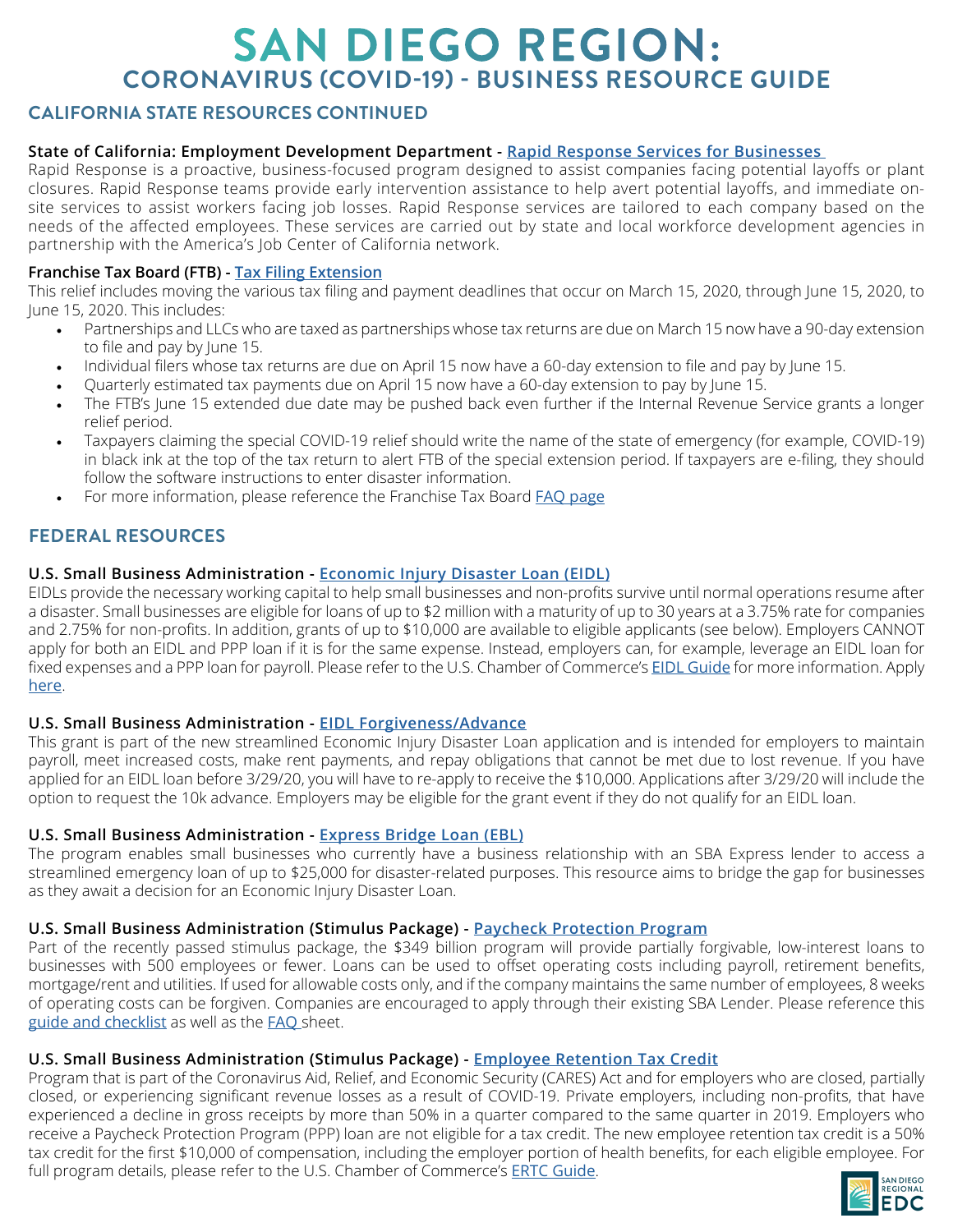## **FEDERAL RESOURCES CONTINUED**

For more information and/or assistance with any SBA program, please reference this [spreadsheet](https://docs.google.com/spreadsheets/d/12xv4xcsg_9xoVeEE_Y1j2sicNbCvl2GAVinSowU2zgg/edit#gid=702828758) that breaks down all available SBA disaster loan programs. For assistance from the San Diego and Imperial [Small Business Development Center](https://www.sdivsbdc.org/) (SBDC) please contact Desiree Dolores, [ddolores@swccd.edu](mailto:ddolores%40swccd.edu?subject=)

### **Department of Labor - [Families First Coronavirus Response Act](https://www.dol.gov/agencies/whd/pandemic/ffcra-employer-paid-leave) (FFCRA)**

The FFCRA requires certain employers to provide their employees with paid sick leave or expanded family and medical leave for specified reasons related to COVID-19. These provisions will apply through December 31, 2020. The Act expands paid leave benefits in two ways: emergency paid sick leave (COVID -PSL) and extended family medical leave (EFMLA) and provides employers with tax breaks designed to offset the costs of providing paid leave. Employers with 500 employees or fewer are eligible for this small business exemption however, businesses with fewer than 50 employees can be exempted "when the imposition of such requirements would jeopardize the viability of the business as a going concern." Please refer to the DOL's FAQ [here](https://www.dol.gov/agencies/whd/pandemic/ffcra-questions).

### **Export-Import Bank of the United States (EXIM) - [Coronavirus Response](https://www.exim.gov/coronavirus-response)**

- **• Bridge Financing Program** Available to foreign borrowers for an initial period of one year but could be extended depending on economic conditions and demand. EXIM determined that the foreign customers of U.S. exporters are expected to need several billion dollars in temporary, short-term bridge financing to enable them to acquire U.S. goods and services. Any foreign buyer of capital equipment that needs longer term repayment terms in eligible. More details [here](https://www.exim.gov/coronavirus-response/fact-sheet-exim-establishes-bridge-financing-program).
- **• [Working Capital Guarantee Program \(WCGP\)](https://www.exim.gov/sites/default/files/newsreleases/2020/Fact_Sheet_-_Working_Capital_Guarantee_Program_-_FINAL.pdf)** Facilitates loans from commercial lenders to creditworthy U.S. businesses that export over the term of the loan. WCGP is a conditional product where the Guaranteed Lender must demonstrate compliance with certain requirements mostly related to the asset-based lending structure. 90 percent of the principal and accrued interest on a loan in covered through the WCGP for the lender. For more information, please watch this [overview](https://grow.exim.gov/consultationrequest?hsCtaTracking=dfec8baf-fd61-4698-9f8f-d596167188c9|3298ebfa-bcaa-48d8-8722-3ff66b832568) and/ or schedule a [free consultation](https://grow.exim.gov/consultationrequest?hsCtaTracking=dfec8baf-fd61-4698-9f8f-d596167188c9|3298ebfa-bcaa-48d8-8722-3ff66b832568).
- **• Pre-Delivery/ Pre-Export Financing Program** American manufacturers of large-scale items (aircraft, satellites, etc.) often rely on partial, advance payments, or "progress delivery payments," during production. However, their international customers may be unable to finance pre-export payments due to temporary liquidity problems caused by the COVID-19 crisis. EXIM will temporarily expand its Pre-Export Payment Policy for a one-year term for transactions in which EXIM is not providing the longterm financing (such as turbines, locomotives and aircraft) to the buyer and to manufacturing sectors whose international buyers have traditionally not participated but may be interested now due to a lack of commercial financing. Businesses with medium or long term payment terms with international buyers under contract are eligible. More details [here](https://www.exim.gov/coronavirus-response/fact-sheet-exim-temporarily-expands-pre-export-payment-program).
- **• [Supply Chain Financing Guarantee Program](https://www.exim.gov/coronavirus-response/fact-sheet-background-on-supply-chain-financing-guarantee-program)** Program that enables suppliers to sell their accounts receivable to a lender to obtain early payment of invoices at a discounted rate, while EXIM guarantees the lender's purchase of the accounts receivable. This helps suppliers obtain cash quickly (often at lower rates that reflect the credit of the buyer) and increase liquidity to fulfill new orders. However, the availability of existing commercial options combined with certain program features suppresses demand for the offering. In light of expected liquidity constraints in exporter supply chains, EXIM will expand the program by relaxing its criteria and increasing its guarantee level. Exporters of goods made in the United States are eligible. More details [here](https://www.exim.gov/coronavirus-response/fact-sheet-background-on-supply-chain-financing-guarantee-program).

Contact Sandra Donzella, sandra.donzella@exim.gov for further assistance regarding programs from Export-Import Bank of the United States.

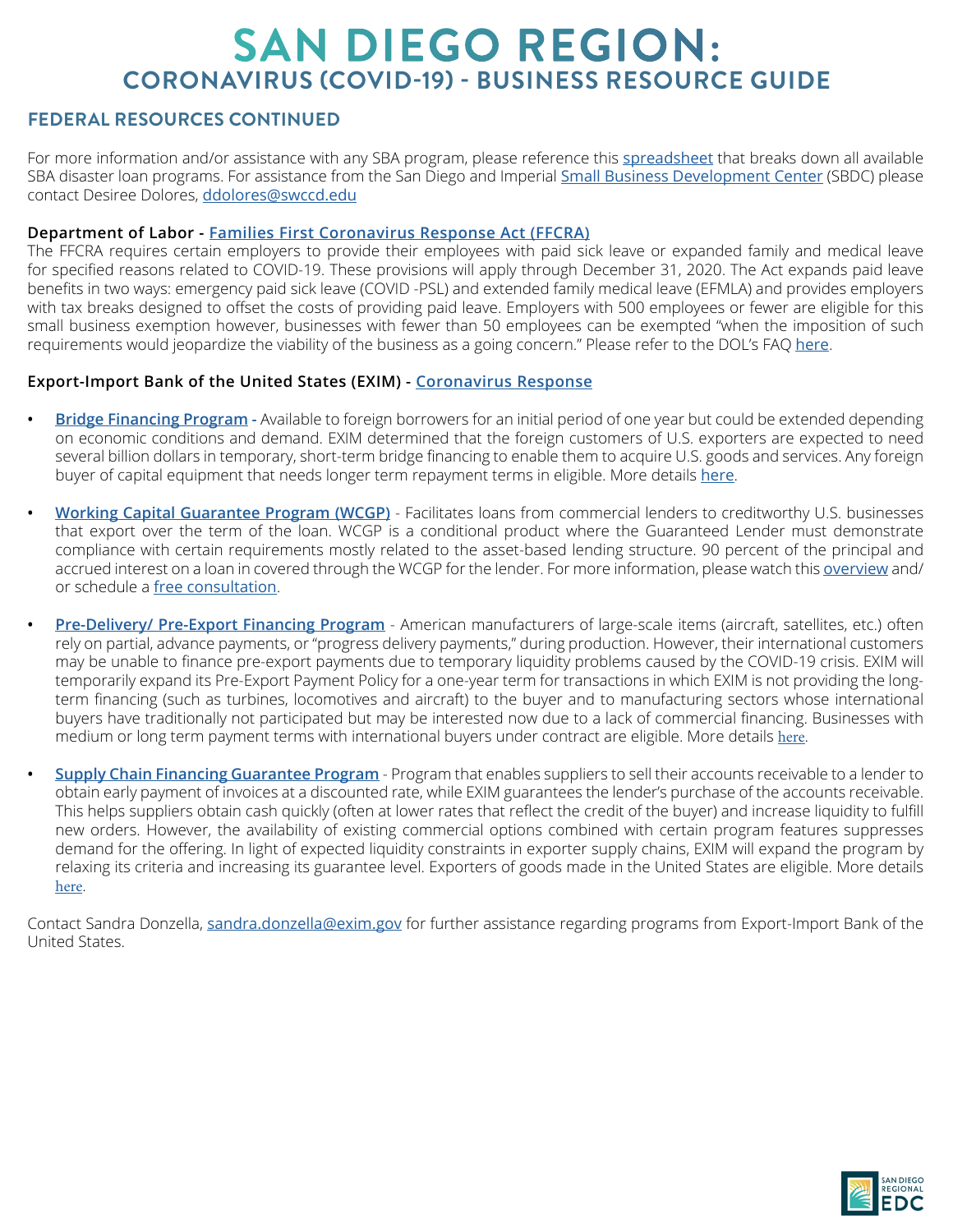San Diego has a highly collaborative environment for business where the private sector, government, and non-profits work together to assist small businesses across the region. In collaboration with its many partners, San Diego Regional EDC has compiled a list of resources to provide guidance and support during the COVID-19 epidemic.



**CALIFORNIA DEPARTMENT OF TAX AND FEE ADMINISTRATION (CDTFA)** government department that oversees California's sales and use, fuel, tobacco, alcohol, and cannabis taxes, as well as a variety of other taxes and fees that fund specific state programs. CDTFA is assisting employers and employees impacted by COVID-19 by granting extensions for filing tax returns, making payments, relief from interest and penalties, and filing a claim for a refund. *[cdtfa.ca.gov/services/covid19](https://www.ibank.ca.gov/small-business-finance-center/)*



**CALIFORNIA GOVERNOR'S OFFICE OF BUSINESS AND ECONOMIC DEVELOPMENT ( GO-BIZ)** serves as the preeminent economic development department representing the state of California. Go-Biz provides an avenue to state-wide resources that can assist businesses and individuals as well as updates from the California Department of Public Health. *[business.ca.gov/coronavirus-2019](https://www.treasurer.ca.gov/cpcfa/calcap/sb/index.asp)*



**CALIFORNIA INFRASTRUCTURE AND ECONOMIC DEVELOPMENT BANK (IBANK)** offers loan programs for businesses affected by disasters in California. IBank, a unit within California Governor's Office of Business and Economic Development (GO-Biz), offers the following loan programs for businesses from one to 750 employees (small businesses): Disaster Relief Loan Guarantee Program (DRLGP) and Jump Start Loan Program. *[ibank.ca.gov/small-business-finance-center](https://www.ibank.ca.gov/small-business-finance-center/)*



**EAST COUNTY ECONOMIC DEVELOPMENT COUNCIL** organization focused on fostering economic prosperity and providing business support within San Diego's East County. East County EDC offers Connectory, a business-to-business marketing, information, and communication tool which links San Diego companies to firms globally that may need their products, technologies, and services. Businesses can be listed for free. *[connectory](https://www.connectory.com/).com*



**FRANCHISE TAX BOARD** responsible for administering personal income tax and corporation tax within the state of California. The agency assists taxpayers in filing tax returns in a timely and accurate manner while ensuring the correct amount is paid to fund services important to Californians. Special tax relief is available to taxpayers affected by COVID-19. *[ftb.ca.gov /about-ftb/newsroom/covid-19/help-with-covid-19](https://www.sdfoundation.org/programs/programs-and-funds/san-diego-covid-19-community-response-fund/)*



**SAN DIEGO AND IMPERIAL SMALL BUSINESS DEVELOPMENT CENTER (SBDC)** a resource partner of SBA and California Go-Biz, they provide a vast array of "No Cost" and "Low Cost" support to entrepreneurs and small businesses through their four regional locations in Carlsbad, National City, Linda Vista, and El Centro. They provide guidance on getting access to capital and consulting on overcoming the effects of COVID-19. *[sdivsbdc.org](https://disasterloan.sba.gov/ela/Information/EIDLLoans)*



**SAN DIEGO GAS & ELECTRIC (SDG&E)** regulated public utility that provides service for all residents of San Diego County. SDG&E is offering various services to assist customers such as: payment help, postponement of planned outages, bill discount programs, and a COVID-19 community response fund. *[sdge.com/coronavirus](https://www.exim.gov/what-we-do/working-capital)*



**SAN DIEGO WORKFORCE PARTNERSHIP (SDWP)** organization focused on providing innovative workforce solutions across San Diego County such as funding and delivering job training programs within in-demand careers. SDWP offers support for businesses that are considering laying off workers in the form of webinars for employees and resources to file for unemployment insurance. *[workforce.org/covid-19-bus/](https://workforce.org/covid-19-bus/)*



**SMALL BUSINESS ADMINISTRATION (SBA)** federal agency dedicated to supporting small businesses and providing counseling, capital, and contracting expertise. Small businesses and nonprofits can apply for SBA disaster assistance programs online such as an economic injury disaster loan (EIDL) and seek assistance from their customer service center. *[sba.gov/page/coronavirus-covid-19-small-business-guidance-loan-resources](https://2016.export.gov/reee/guide/eg_main_022152.asp)*

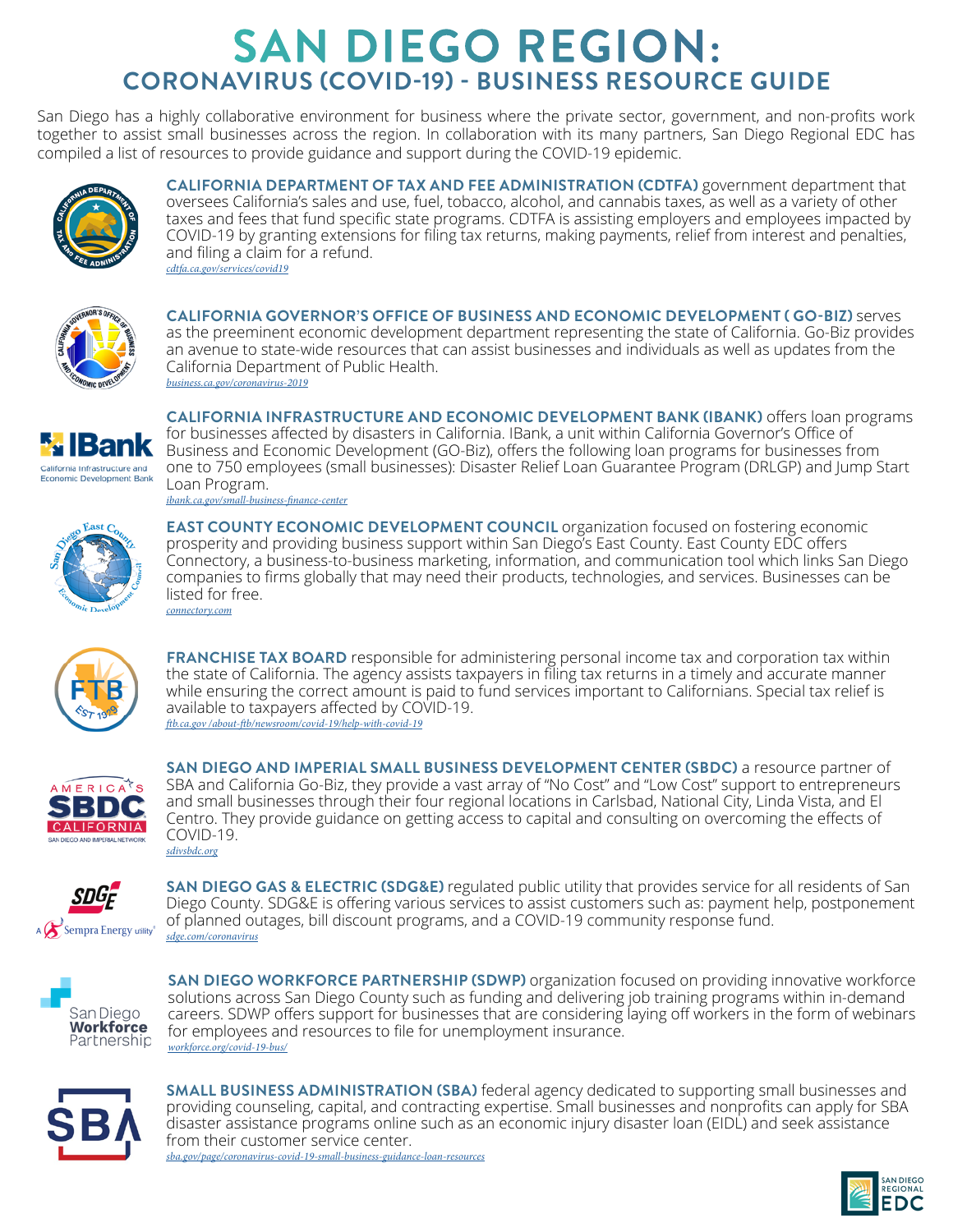# **SAN DIEGO REGION: ECONOMIC DEVELOPMENT CONTACTS**

**CITY OF CARLSBAD**

1635 Faraday Avenue, Carlsbad, CA 92008 [www.carlsbadca.gov](http://www.carlsbadca.gov  ) [www.CarlsbadLifeInAction.com](http://www.CarlsbadLifeInAction.com )

**David Graham** Innovation & Economic Dev. Director Phone: (760) 434-5992 Email: David.graham@carlsbadca.gov

**CITY OF CHULA VISTA**  276 Fourth Avenue, Chula Vista, CA 91910 [www.c](http://www.carlsbadca.gov  )hulavistaca.gov

**Kevin Pointer** Senior Economic Dev. Specialist Phone: (619)691-5248 Email: kpointer@chulavistaca.gov

**CITY OF CORONADO** 1825 Strand Way, Coronado, CA 92118 www.coronado.ca.us

**Richard Grunow** Director of Community Development, Redevelopment Svcs. and Housing Phone: (619)522-7326 Email: rgrunow@coronado.ca.us

**CITY OF DEL MAR**  1050 Camino Del Mar, Del Mar, CA 92014 www.delmar.ca.us

**Joseph Smith** Planning & Community Dev. Director Phone: (858) 755-9313 Email: jsmith@delmar.ca.us

**CITY OF EL CAJON**  200 East Main Street, El Cajon, CA 92020 www.cityofelcajon.us

**Anthony Shute** Director of Community Development Phone: (619)441-1705 Email: tonys@cityofelcajon.us

**CITY OF ENCINITAS** 505 S. Vulcan Avenue, Encinitas, CA 92024-3633 www.encinitasca.gov

**Mark Delin** Assistant City Manager Phone: (760) 633-2604 Email: mdelin@encinitasca.gov

**CITY OF ESCONDIDO** 201 N Broadway, Escondido, CA 92025 www.escondido.org

**Amber Tarrac** Deputy Director of Economic Development Phone: (760) 839-4587 Email: atarrac@escondido.org

#### **CITY OF IMPERIAL BEACH** 825 Imperial Beach Blvd., Imperial Beach, CA 91932

www.imperialbeachca.gov **Tyler Foltz**

Director of Community Development Phone: (619) 628-2381 Email: tfoltz@imperialbeachca.gov

## **CITY OF LA MESA**

8130 Allison Avenue, La Mesa, CA 91941 www.cityoflamesa.us

**Lyn Dedmon** Senior Management Analyst Phone: (619) 667-1339 Email: ldedmon@ci.la-mesa.ca.us

## **CITY OF LEMON GROVE**

3232 Main Street, Lemon Grove, CA 91945 www.lemongrove.ca.gov

**Noah Alvey** Community Development Manager Phone: (619) 825-3812 Email: nalvey@lemongrove.ca.gov

**CITY OF NATIONAL CITY**  1243 National City Blvd, National City, CA 91950 www.nationalcityca.gov

**Megan Gamwell** Economic Development Specialist Phone: (619) 336-4216 Email: mgamwell@nationalcityca.gov

**CITY OF OCEANSIDE** 

300 N. Coast Highway www.ci.oceanside.ca.us

**Patricia Mosher** Economic Development Specilist Phone: (760) 435-3357 Email: pmosher@oceansideca.org